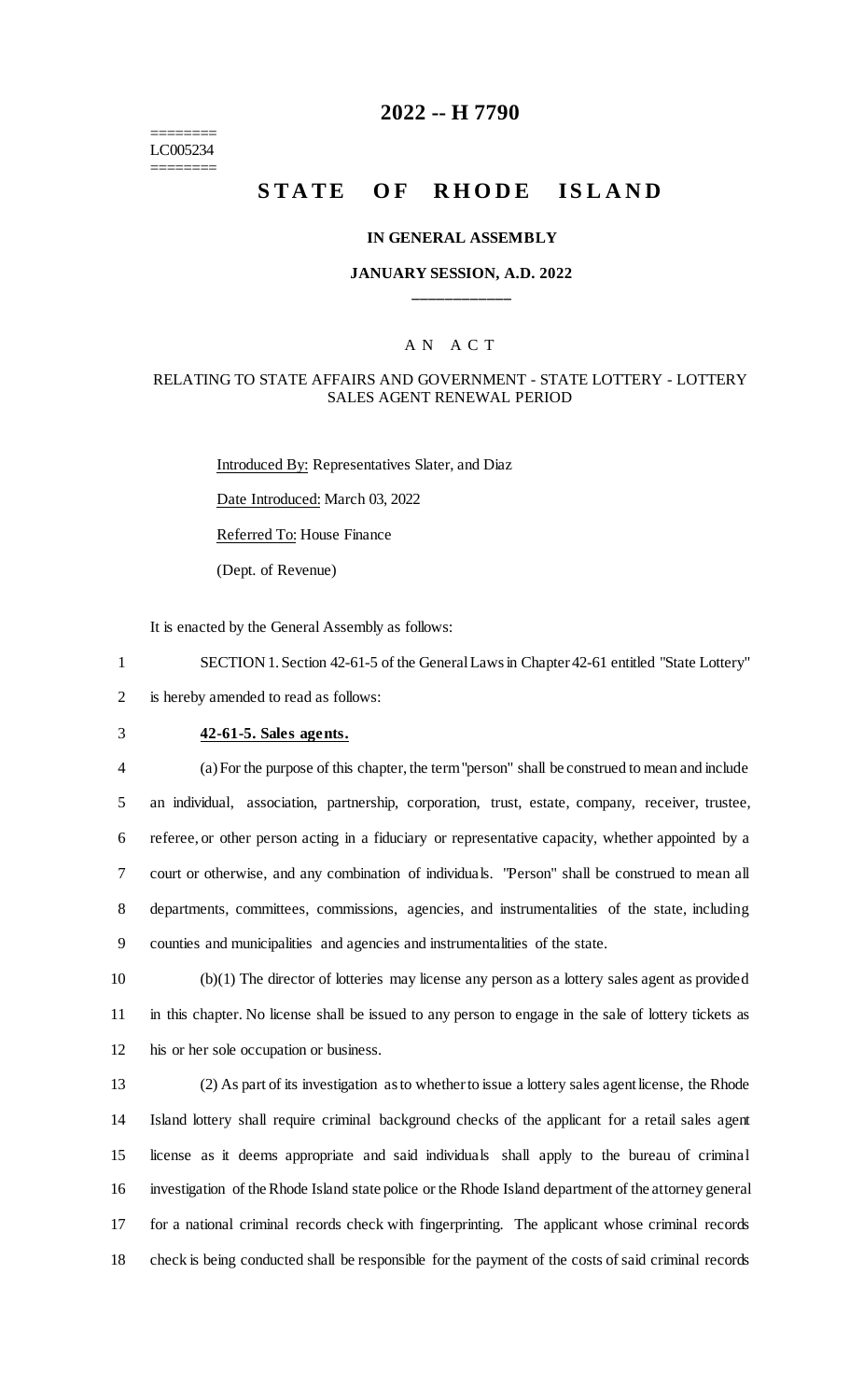check. The Rhode Island state police or the Rhode Island department of attorney general, as applicable, shall send the results of such criminal records check to the Rhode Island lottery. Once said results are sent to and received by the Rhode Island lottery, the Rhode Island state police and the Rhode Island department of attorney general shall promptly destroy said fingerprint record(s). On or before February 1, 2011, the agency shall adopt rules and regulations establishing criteria to be used in determining whether based upon a criminal records check an application will be approved. (c) Before issuing any license to a lottery sales agent the director shall consider: (1) The financial responsibility and security of the person and his or her business or activity; (2) The accessibility of his or her place of business or activity to the public; (3) The sufficiency of existing licensed agents to serve the public interest; (4) The volume of expected sales by the applicant; (5) Any other factors pertaining to the public interest, convenience or trust. (d) The director shall refuse to grant or shall suspend, pending a hearing before the division, or recommend a revocation of a license if the applicant or licensee: 17 (1) Has been convicted of a felony; (2) Has been engaging in gambling as a significant source of income; (3) Has been convicted of violating any gambling statutes; (4) Has been convicted of fraud or misrepresentation in any connection; (5) Has been found to have violated any rule, regulation, or order of the state lottery division. The license of an agent shall be suspended by the director for any charge which may result 24 in a conviction for conduct prescribed in subdivisions  $(d)(1) - (d)(5)$ ; which suspension shall be effective until a final judicial determination. (e) The director shall refuse to grant, or shall suspend, pending a hearing before the division, or recommend revocation of a license if the applicant or licensee is a corporation: (1) Any of whose directors, officers, or controlling shareholders have been found guilty of any of the activities specified in subsection (d); (2) In which it appears to the director of lotteries that due to the experience, character, or general fitness of any director, officer, or controlling shareholder, the granting of a license as a lottery sales agent would be inconsistent with the public interest, convenience, or trust; (3) Not the owner or lessee of the business at which it will conduct a lottery sales agency pursuant to the license applied for, or that any person, firm, association, or corporation other than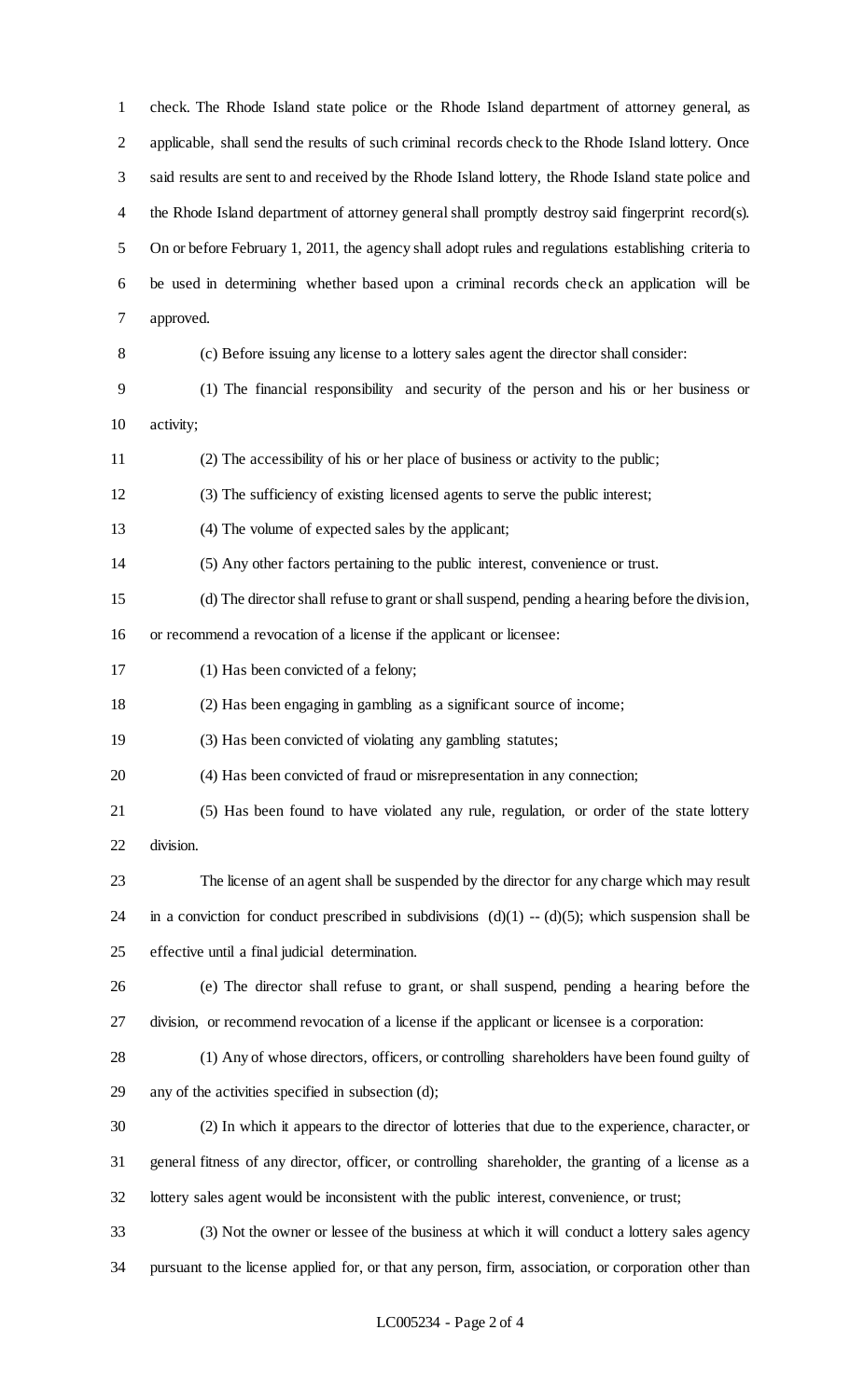the applicant shares or will share in the profits of the applicant, other than receiving dividends as a shareholder, or will participate in the management of the affairs of the applicant.

3 (f) Every holder of a license as a lottery sales agent shall renew the license annually biennially pursuant to the rules and regulations of the division. Licensees shall pay to the division a fee to be determined by the director upon receipt or renewal of a license.

 (g) Whenever requested by the director, the division of criminal identification of the department of the attorney general, the superintendent of state police, any superintendent or chief of police or sergeant of any city or town, shall furnish all information on convictions, arrests and present investigations concerning any person who is an applicant for a license or who is a licensee of the state lottery.

 (h) Notwithstanding any other provision of law, any person licensed as provided in this chapter is authorized and empowered to act as a lottery sales agent.

 (i) Every licensed sales agent authorized pursuant to this section and every licensed video lottery retailer authorized by chapter 61.2 of this title shall keep conspicuously posted on his or her premises the name and telephone number of a council on problem gambling recognized by an appropriate authority within state government or within the professional field of addiction disorders and a statement of its availability to offer assistance. The lottery division shall supply each licensee with the required notice.

SECTION 2. This act shall take effect upon passage.

======== LC005234 ========